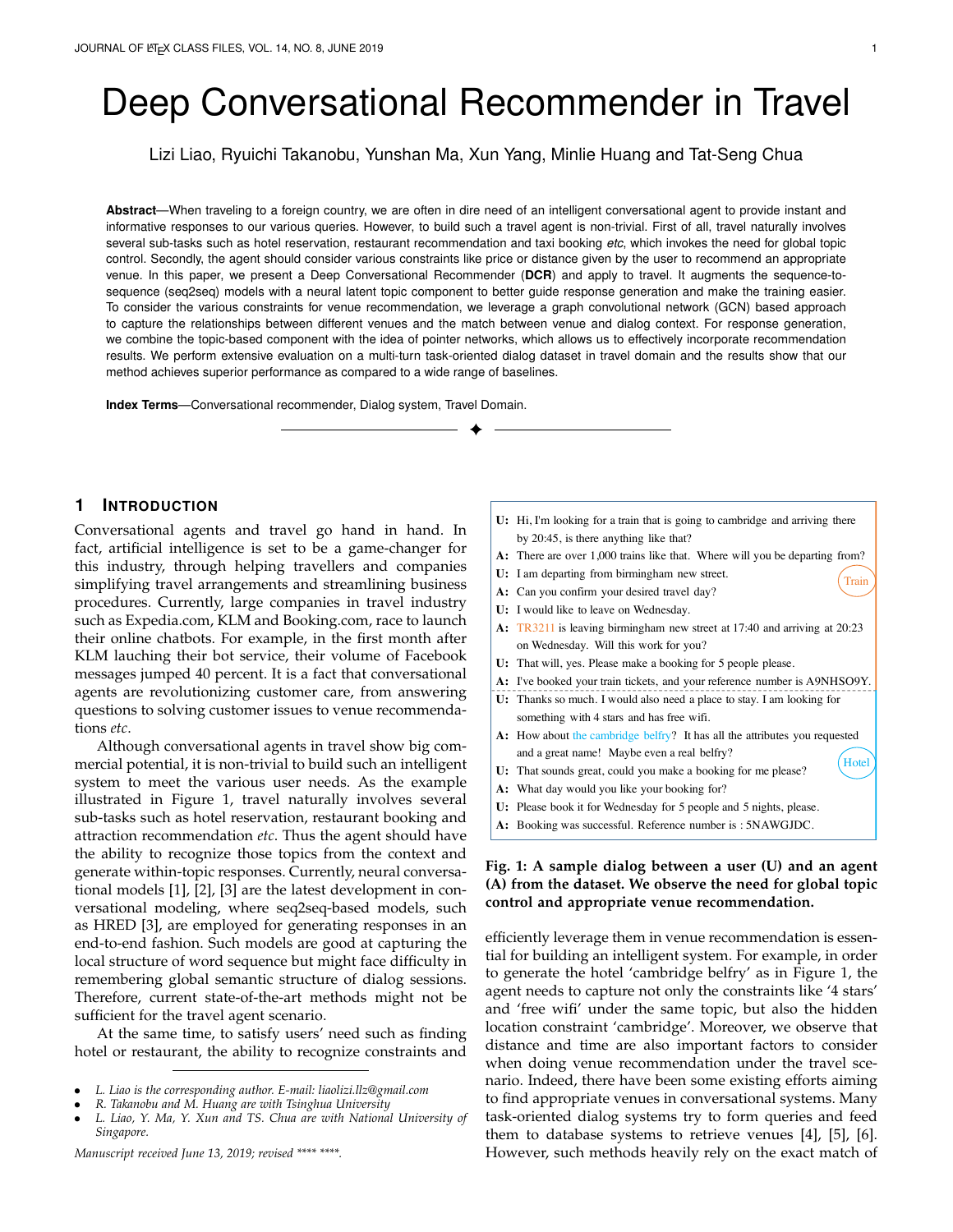constraints which is rather sensitive to even slight language variations. It also has other limitations such as the weakness on modeling relationships between venues and the inability to back-propagate error signals from the end output to the raw inputs. To alleviate such problems, memory networks are leveraged to 'softly' incorporate venue entries in external Knowledge Bases (KBs) [7], [8]. However, the various relationships between venues, even the simplest 'nearby' relation, are hard to model. The most recent studies such as [9], [10] integrate conversational system with recommendation components, but the recommendation part only focus on learning the interplay between users and items.

In this paper, we propose a Deep Conversational Recommender (**DCR**) as shown in Figure 2 and apply it to the travel domain to address the above mentioned problems. First, in order to enable the agent to swiftly differentiate subtopics in travel, we leverage the underlying seq2seq-based model to capture the local dynamics of utterances while extract and represent its global semantics by a mixture of topic components like topic models [11]. Second, we employ a graph convolutional network (GCN) based approach to capture the various relationships between venues and learn the match between venue and dialog context. When generating venue recommendations, the agent ranks the venues by calculating the matching scores between the learned venue representations and dialog context representations. The key idea is that GCN-based component helps the conversational recommender to generate better representations of venues that incorporate both venue feature information as well as venue relations. Third, we combine the topic-based component and the GCN-based component by leveraging the idea of pointer networks. It allows us to effectively incorporate the recommendation results into the response generation procedure.

To sum up, the main contributions of this work are threefold as follows:

- We propose a conversational travel agent which handles multiple sub-tasks involving seven topics — attraction, hospital, police, hotel, restaurant, taxi and train. A neural topic component helps it to generate within-topic responses by narrowing down the generation of tokens in decoding.
- We employ a GCN-based venue recommender which jointly captures venue information, relationships between them and the dialog contexts. Inspired by pointer networks, an integration mechanism is used to incorporate the recommendation results to the final responses.
- We conduct extensive experiments to evaluate the proposed method under various evaluation metrics and show superior performance over the state-ofthe-art methods.

In the rest of the paper, we review related work in Section 2. Section 3 describes the elementary building blocks of the proposed learning method, including the neural latent topic component, graph convolutional network based recommender and the response integration mechanism inspired by pointer network. Experimental results and analysis are reported in Section 4, followed by conclusions and discussion of future work in Section 5.

# **2 RELATED WORK**

## **2.1 Task Oriented Conversational Systems**

Task-oriented systems aim to assist users to achieve specific goals with natural language such as restaurant reservation and schedule arrangement. Traditionally, they have been built in pipelined fashion: language understanding, dialog management, knowledge query and response generation [12], [13], [14]. However, the requirement of human labor in designing dialog ontology and heavy reliance on slot filling as well as dialog state tracking techniques limits its usage to relatively simple and specific tasks such as flight reservation [15] or querying bus information [16]. For travel which involves multiple sub-tasks and needs to handle various constraints for venues recommendation, such pipelined methods might not be sufficient.

Recently, end-to-end approaches for dialog modeling, which use seq2seq-based models, have shown promising results [3], [5], [17]. They directly map plain text dialog history to the output responses. Since the dialog states are latent, there is no need for hand-crafted state labels. In order to make such models generate within-topic responses, a possible way is to provide relevant database query results as a proxy for language grounding. As shown in [18], a stochastic neural dialog model can generate diverse yet rational responses mainly because they are heavily driven by the knowledge the model is conditioned on. However, despite the need for explicit knowledge representations, building a corresponding knowledge base and actually making use of it have been proven difficult [19], [20]. Therefore, progress has been made in conditioning the seq2seq model on coarse-grained knowledge representations, such as a fuzzily-matched retrieval result via attention [21] or a set of pre-organized topic or scenario labels [22], [23]. In our work, we opt for a new direction to employ a hybrid of a seq2seq conversational model and a neural topic model to jointly learn the useful latent representations. Based on the learned topics, the system manages to narrow down the response generation.

# **2.2 Conversational Recommender**

By offering a natural way for product or service seeking, conversational recommendation systems are attracting increasing attention. Due to the big commercial potential, companies like Amazon, Google, eBay, Alibaba are all rolling out such kind of conversational recommenders. Intuitively, integrating recommendation techniques into conversational systems can benefit both recommender and conversational systems, especially for travel. For conversational systems, good venue recommendations based on users' utterances, venue information and relations can better fulfill user's information need thus creating more business opportunities. For recommender systems, conversational systems can provide more information about user intentions, such as user preferred type of food or the location of a hotel, by interactively soliciting and identifying user intentions based on multi-round natural language conversation.

Although conversational recommendation has shown great potential, research in this area is still at its infancy. Existing approaches usually are goal-oriented and combine various modules each designed and trained independently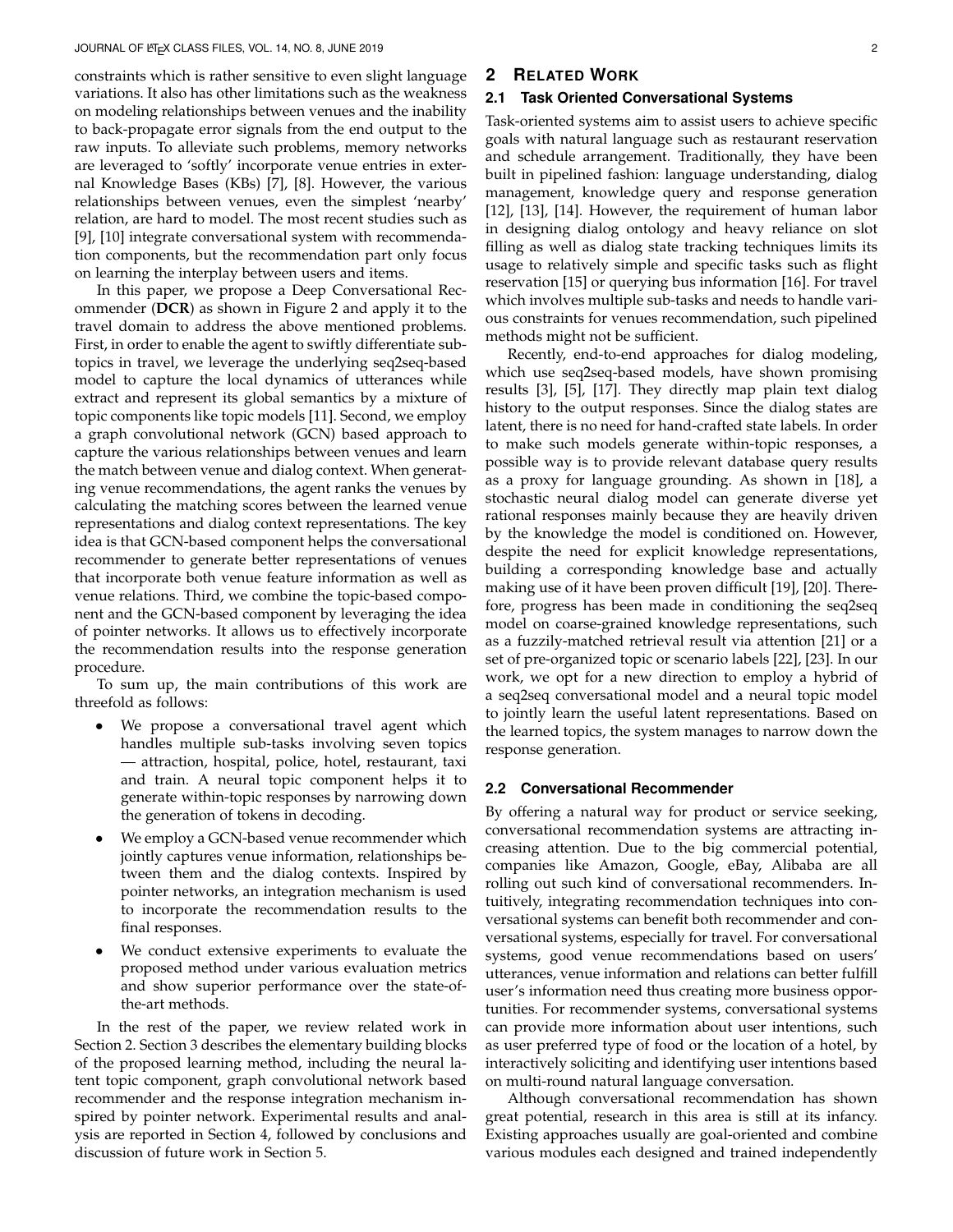

**Fig. 2: The proposed DCR model for travel, which consists of three components. The global topic control component enables the system to switch between various sub-tasks quickly. The GCN-based venue recommendation component generates venues by considering venue information, relations among them and the match to dialog context. Finally, a pointed integration mechanism incorporates the two components for the final response generation. The diamonds are stochastic nodes.**

[24], [25]. These approaches either rely heavily on tracking the dialog state which consists of slot-value pairs, or focus on different objectives such as minimizing the number of user queries to obtain good recommendation results. For example, [9] employed user-based autoencoder for collaborative filtering and pre-trained it with MovieLens data to do recommendation. However, their recommendations are only conditioned on the movies mentioned in the same dialog, while ignores other dialog contents expressed in natural language. As another example, [26] leveraged a generative Gaussian model to recommend items to users in a conversation. However, their dialog system only asks questions about whether a user likes an item or whether the user prefers an item to another, while a typical task oriented dialog system often directly solicits facets from users [5], [27]. There are also another line of approaches using reinforcement learning (RL) to train goal-oriented dialog systems [10], [28]. For instance, in [10], a simulated user is used to help train a dialog agent to extract the facet values needed to make an appropriate recommendation. In contrast, we propose to employ a GCN-based venue recommender to take care of various constraints for venues which are prevalent in travel and seamlessly integrate these results to the response generation.

# **3 THE DCR MODEL**

We aim at building an agent capable of answering users' queries and making venue recommendations to satisfy their requirements. One might therefore characterize our system as a conversational recommender. The complete architecture of our approach is illustrated in Figure 2. Starting from the bottom of Figure 2, there are mainly three sub-components as follows.

(1) In order to help the system generate within-topic response  $y_m$ , a global topic control component takes in dialog context  $\{u_1, \dots, u_{m-1}\}\$  with  $m-1$  utterances and produces probability distribution  $p(y_{mt})$  over each token  $y_{mt}$  that favor certain topics,

$$
\mathbf{p}(y_{mt}) = f_{Topic}(\{u_1, \cdots, u_{m-1}\}|\mathbf{\Psi}),
$$

where  $f_{Topic}$  denotes the global topic control model network and  $\Psi$  denotes the network parameters.

(2) A graph convolutional neural network based venue recommendation component learns venue representation **R** by capturing various venue information and relationships. It learns the matching between dialog contexts  $\{u_1, \dots, u_{m-1}\}\$  and the representations **R** to generate recommendation scores **p** for venues.

$$
\mathbf{p} = softmax(\mathbf{R}^T \mathbf{h}),
$$

where **h** is the hidden representation of dialog context.

(3) The recommender's output **p** is used in response generation together with the topic part output  $\mathbf{p}(y_{mt})$  via a pointed integration mechanism. The hard gate sentinel \$ is leveraged for choosing them. After formalizing the problem as above, we provide more details for each of these components one by one.

# **3.1 Global Topic Control**

#### *3.1.1 Basic Encoder*

Formally, we consider a dialog as a sequence of  $M$  utterances  $D = \{u_1, \dots, u_M\}$ . Each utterance  $u_m$  is a sequence with  $N_m$  tokens, *i.e.*  $u_m = \{y_{m,1}, \dots, y_{m,N_m}\}.$ The  $y_{m,n}$  are either tokens from a vocabulary V or venue names from a set of venues  $V'$ . In general, seq2seq-based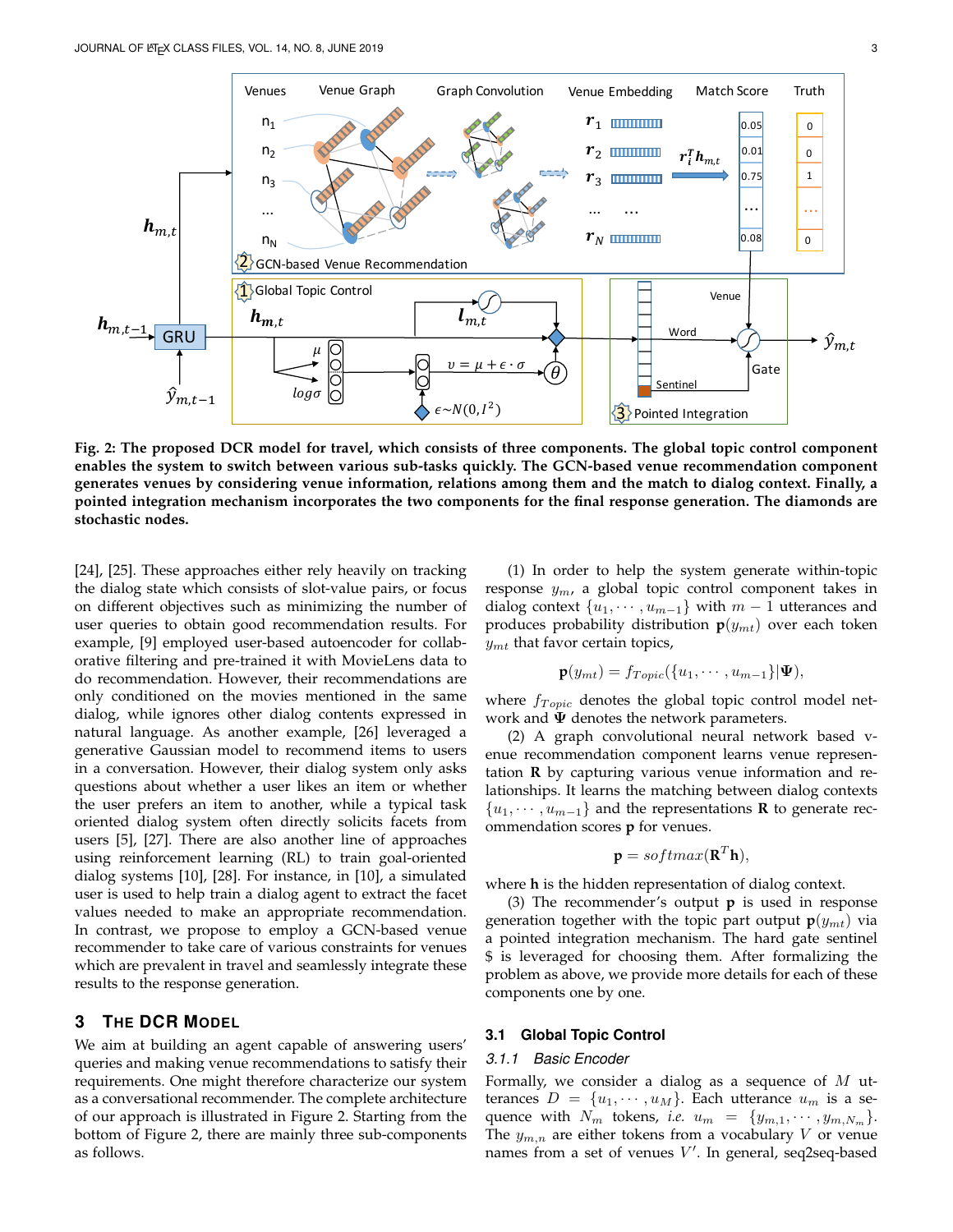conversational models like [3] generate a target utterance given a source utterance and dialog history. Given the dialog context  $\{u_1, \dots, u_{m-1}\}\)$ , the goal is to produce a *machine* response  $u_m$  that maximizes the conditional probability  $u_m^* = argmax_{u_m} p(u_m|u_{m-1}, \dots, u_1)$ . Here, we apply the well-accepted hierarchical recurrent encoder decoder (HRED) model [3] as the backbone network. At the token level, an encoder RNN maps each utterance  $u_m$  to an utterance vector representation  $\mathbf{u}_m$ , which is the hidden state obtained after the last token of the utterance has been processed. At the utterance level, a context RNN keeps track of past utterances by iteratively processing each utterance vector and generates the hidden state  $h_m$ ,

$$
p(\mathbf{u}_m|\mathbf{u}_{m-1},\cdots,\mathbf{u}_1) \triangleq p(\mathbf{u}_m|\mathbf{h}_m)
$$
 (1)

$$
\mathbf{h}_m = f_{\mathbf{W}_U}(\mathbf{h}_{m-1}, \mathbf{u}_{m-1}).
$$
 (2)

At the token level, when the decoder of the HRED model generates tokens in *machine* response  $u_m$ , we initialize **h**<sub>m,0</sub> = **h**<sub>m−1</sub>.

$$
p(\mathbf{y}_{m,t}|\mathbf{y}_{m,1:t-1},\mathbf{h}_{m-1}) \triangleq p(\mathbf{y}_{m,t}|\mathbf{h}_{m,t})
$$
\n(3)

$$
\mathbf{h}_{m,t} = f_{\mathbf{W}_H}(\mathbf{h}_{m,t-1}, \mathbf{y}_{m,t-1}) \qquad (4)
$$

where  $\mathbf{h}_{m,t}$  is the token level hidden state at step t inside turn  $m$ ,  $f_{\mathbf{W}_U}$  and  $f_{\mathbf{W}_H}$  are the hidden state updates that can either be a vanilla RNN cell or complex cell such as LSTM or GRU.

#### *3.1.2 Generative Process*

While RNN-based models can theoretically model arbitrarily long dialog histories if provided enough capacity, in practice even the improved version like LSTM or GRU struggles to do so [29], [30]. In dialogs between user and travel agent, there usually exist long-range dependencies captured by sub-topics such as hotel reservation, restaurant finding and train ticket booking etc. Since much of the long-range dependency in language comes from semantic coherence [30], not from syntactic structure which is more of a local phenomenon, the inability to memorize long-term dependencies prevents RNN-based models from generating within-topic responses. On the other hand, topic models are a family of models that can be used to capture global semantic coherency [11]. It relies on counting word co-occurrence to group words into groups. Therefore, we leverage a neural topic component to extract and map between the input and output global semantics so that the seq2seq submodule can focus on perfecting local dynamics of the utterances such as the syntax and word order.

The generative process of the global topic control component can be described as the following,

- 1. Encode the user input  $u_{m-1}$  and dialog context C into a vector representation  $h_{m-1}$  $HRED(u_{m-1},\cdots,u_1) \in \mathbb{R}^{\tilde{d}}$ .
- 2. Draw a topic proportion vector  $\boldsymbol{\theta} \sim N(0, \mathbf{I}).$
- 3. In turn *m*, initialize the decoder hidden state  $h_{m,0} =$  $h_{m-1}$ .
- 4. Given token  $y_{m,1:t-1}$ , for the t-th token  $y_{m,t}$ ,
	- (a) Update the hidden state  $h_{m,t}$  =  $f_{\textbf{W}_H}(\textbf{h}_{m,t-1}, \textbf{y}_{m,t-1}).$
- (b) Draw stop word indicator  $l_t$  $Bernoulli(sigmoid(\mathbf{W}^T \mathbf{h}_{m,t})).$
- (c) Draw a token  $y_{m,t} \sim p(y_{m,t}|\mathbf{h}_{m,t}, \boldsymbol{\theta}, l_t, \mathbf{B})$ , where  $p(y_{m,t} = i | \mathbf{h}_{m,t}, \boldsymbol{\theta}, l_t, \mathbf{B}) \propto exp(\mathbf{w}_i^T \mathbf{h}_{m,t} + (1 (l_t)\mathbf{b}_i^T\boldsymbol{\theta}$ ).

The  $HRED(\cdot)$  is the HRED model [3] which encodes dialog history into a vector representation, and  $N(μ(h<sub>m−1</sub>), σ<sup>2</sup>(h<sub>m−1</sub>))$  is a parametric isotropic Gaussian with a mean and variance both obtained from Multilayer Perceptron with input  $\mathbf{h}_{m-1}$  separately. The  $\mathbf{w}_i$  and  $\mathbf{b}_i$  are the corresponding columns in weight matrix **W** and **B**. To combine with the seq2seq-based model, we adopt the harddecision style from TopicRNN [30] by introducing a random variable  $l_t$ . The stop word indicator  $l_t$  controls how the topic vector  $\theta$  affects the output. Note that the topic vector is used as a bias which enables us to have a clear separation of global semantics and those of local dynamics. For example, when  $l_t = 1$  which indicates that  $y_{m,t}$  is a stop word, the topic vector  $\theta$  will have no contribution to the output. This design is especially useful as topic models do not model stop words well, because stop words usually do not carry semantic meaning while appear frequently in almost every dialog session.

#### *3.1.3 Inference*

During model inference, the observations are token sequences  $u_m$  and stop word indicators  $l_{1:N_m}$ . The log marginal likelihood of  $u_m$  is

$$
\log p(u_m, l_{1:N_m} | u_{1:m-1}) =
$$
  

$$
\log \int_{\theta} p(\theta | u_{1:m-1}) \prod_{t=1}^{N_m} p(y_{m,t} | \mathbf{h}_{m,t}, l_t, \theta) p(l_t | \mathbf{h}_{m,t}) d\theta.
$$
 (5)

Since direct optimization of Equation 5 is intractable due to the integral over the continuous latent space, we use variational inference for approximating it [31]. Suppose  $q(\theta|u_{1:m})$ be the variational distribution on the marginalized variable  $\theta$ , the variational lower bound of Equation 5 can therefore be constructed as

$$
\mathcal{L}(u_m, l_{1:N_m} | q(\boldsymbol{\theta}|u_{1:m}), \boldsymbol{\Psi})
$$
\n
$$
\triangleq \mathbb{E}_{q(\boldsymbol{\theta}|u_{1:m})} \Big[ \sum_{t=1}^{N_m} logp(y_{m,t}|\mathbf{h}_{m,t}, l_t, \boldsymbol{\theta})
$$
\n
$$
+ \sum_{t=1}^{N_m} logp(l_t|\mathbf{h}_{m,t}) \Big] - D_{KL}(q(\boldsymbol{\theta}|u_{1:m}) || p(\boldsymbol{\theta}|u_{1:m-1}))
$$
\n
$$
\leq log p(u_m, l_{1:N_m} | u_{1:m-1}, \boldsymbol{\Psi}).
$$
\n(6)

Inspired by the neural variational inference framework in [32], [33] and the Gaussian reparameterization trick in [34], we construct  $q(\theta|u_{1:m})$  as an inference network using a feed-forward neural network,

$$
q(\boldsymbol{\theta}|u_{1:m}) = N(\boldsymbol{\theta}; \mu(u_{1:m}), diag(\sigma^2(u_{1:m}))).
$$
 (7)

Denoting  $\boldsymbol{\tau} \in \mathcal{N}_{+}^{|V/V_s|}$  as the term-frequency vector of  $u_{1:m}$ excluding stop words (with  $V_s$  as the stop word vocabulary), we have  $\mu(u_{1:m}) = ReLU(\mathbf{W}_{\mu}^T \boldsymbol{\tau})$  and  $\sigma(u_{1:m}) =$  $ReLU(\mathbf{W}_{\sigma}^T \boldsymbol{\tau})$  where bias is omitted. Note that although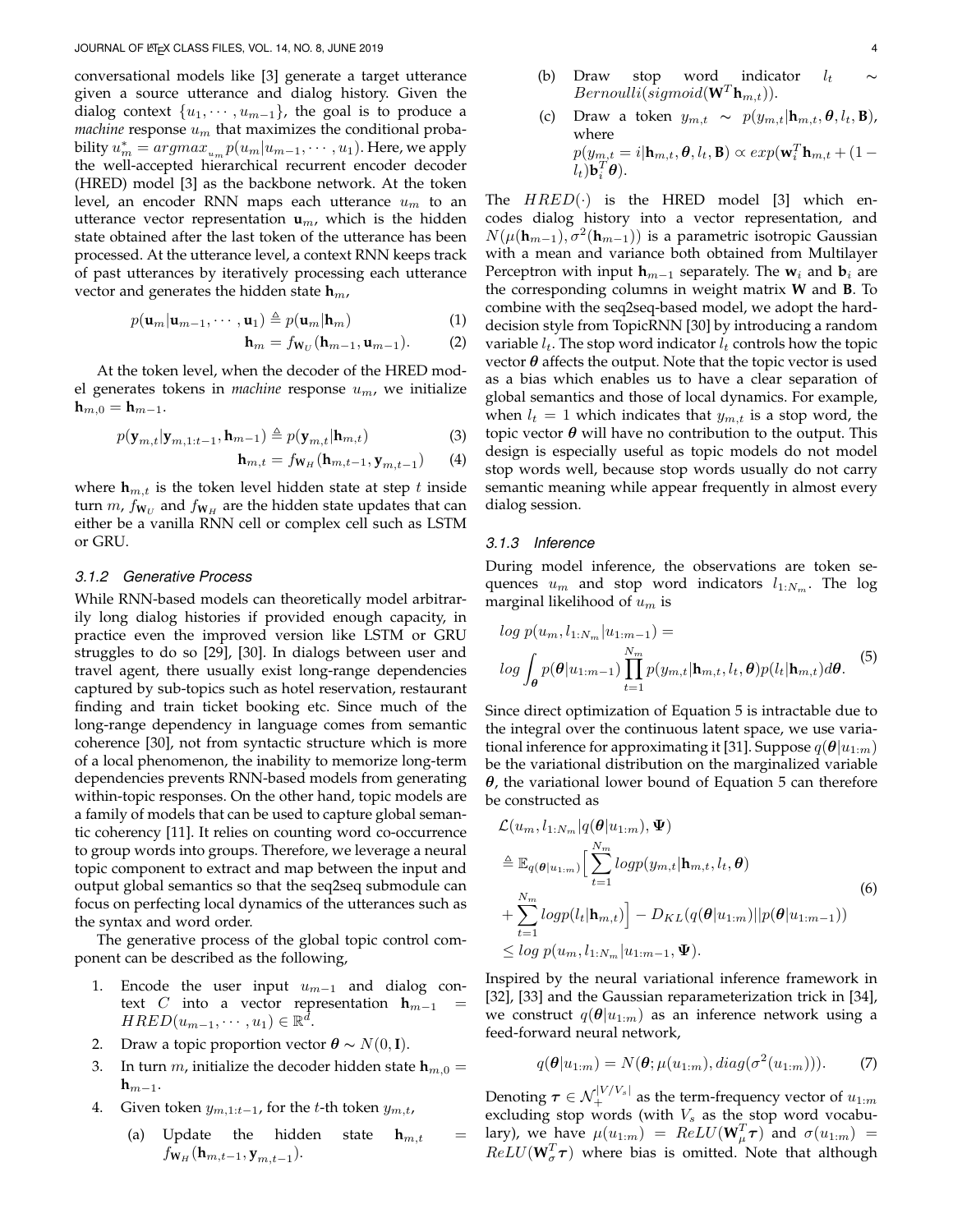$q(\boldsymbol{\theta}|u_{1:m})$  and  $p(\boldsymbol{\theta}|u_{1:m-1})$  are both parameterized as Gaussian distributions, the former one only works during training while the later one generates the required topic distribution vector  $\theta$  for composing the machine response.

Suppose during training, the one-hot vector for any token y and its stop word indicator are **y** and **l** respectively. The predicted correspondence vectors are y' and l'. Inspired by Equation 6, the loss for this global topic control component consists of two cross entropy losses and a KL divergence between the assumed distribution and learned distribution as follows.

$$
\mathcal{L}_{Topic} = avg. \left[ \mathcal{L}_{cross}(\mathbf{y}, \mathbf{y}') + \mathcal{L}_{cross}(\mathbf{1}, \mathbf{1}') \right] - D_{KL}(N(0, \mathbf{I}) || q(\boldsymbol{\theta} | u_{1:m})),
$$
\n(8)

where *avg*. indicates the averaged cross entropy loss over all training tokens.

# **3.2 GCN-based Venue Recommendation**

Given the dialog context and ground truth venue node pairs, our task in this subsection is to find a good match between them. We need to leverage both the venue attributes such as 'free wifi' for hotel and the various relationships between these venues. For example, when user books a hotel, he or she might also want to find a 'nearby' restaurant. To jointly consider such attributes as well as the relationships, we naturally resort to graph based methods. Recently, the graph convolutional neural network (GCN) based methods have set a new standard on countless recommender system benchmarks [35], [36]. Unlike purely content-based deep models (e.g., recurrent neural networks), GCNs leverage both content information as well as graph structure. We thus adopt the graph convolution operation into our venue recommender.

We formulate an un-directed graph structure as  $G =$  $(O, E)$ , where  $O = \{n_1, n_2, \cdots, n_N\}$  is a set of N nodes and  $E \subseteq N \times N$  is a set of edges between nodes. Here the nodes can be hotels, restaurants, location area etc, while the relations can be 'nearby' or co-appear *etc*. In this way, venues located in the same area will be connected closely, and venues co-appeared in the same dialog session will be connected closely. We use  $A \in \mathbb{R}^{N \times N}$  to denote the adjacency matrix,  $\mathbf{A} = \mathbf{A} + \mathbf{I}$  to denote the adjacency matrix with added self-connections and the new degree matrix  $\mathbf{D}_{ii}$  =  $\sum_j \mathbf{A}_{ij}$ . We denote the attributes of nodes as a matrix **X**, the representations of nodes in  $l^{th}$  layer as  $\mathbf{R}^{(l)}$ . Initially, we have  $\mathbf{R}^{(0)} = \mathbf{X}$  which means that the initial representation of nodes are obtained from embedding node attributes.

Given such a constructed graph, we generate highquality embeddings or representations of entities that can be used for calculating the matching score with dialog context thus obtaining the venue recommendation results. Generally speaking, to generate the embedding for a venue, we apply multiple convolutional modules that aggregate feature information from the venue's local graph neighborhood. The core idea is to learn how to iteratively aggregate feature information from local graph neighborhoods. As shown in Figure 3, we first project the former layer node



**Fig. 3: The illustration of convolution operation in the constructed graph. Two layers are stacked. Each r**(l) **denotes a** node representation, corresponds to the column in  $\mathbf{R}^l$ .

representation **R** (l−1) into a latent space using the weight matrix  $W^{(l)}$  (we omitted the bias term for simplicity),

$$
\mathbf{R}' = \mathbf{R}^{(l-1)} \mathbf{W}^{(l)}.
$$

Then the latent representation  $\mathbf{R}'$  is propagated via the normalized adjacency matrix  $\widetilde{\mathbf{D}}^{-\frac{1}{2}} \widetilde{\mathbf{A}} \widetilde{\mathbf{D}}^{-\frac{1}{2}}$  with self-connections. As demonstrated in [37], this propagation rule is motivated via a first-order approximation of localized spectral filters on graphs. Finally, we use the ReLU function to increase the non-linearity. Thus, a single "convolution" operation transforms and aggregates feature information from a node's one-hop graph neighborhood as follows,

$$
\mathbf{R}^{l} = ReLU(\widetilde{\mathbf{D}}^{-\frac{1}{2}}\widetilde{\mathbf{A}}\widetilde{\mathbf{D}}^{-\frac{1}{2}}\mathbf{R}^{(l-1)}\mathbf{W}^{(l)}).
$$
 (9)

By stacking multiple such convolutions, information can be propagated across far reaches of a graph. Here we stack two layers.

After introducing the updating rules for node representations as in Equation 9, we present the objective function which encourages the matching between dialog context and venues. Suppose there are  $M$  dialog context and ground truth node pairs, we obtain the dialog context representation  $\mathbf{h}_i$  and the ground truth node vector  $\mathbf{s}_i \in \mathbb{R}^N$  for each pair. The objective function resumes the cross-entropy loss as follows

$$
\mathcal{L}_{GCN} = -\frac{1}{M} \sum_{i=1}^{M} [\mathbf{s}_i log(\mathbf{p}_i) + (1 - \mathbf{s}_i)log(1 - \mathbf{p}_i)], \quad (10)
$$

where  $\mathbf{p}_i = softmax(\mathbf{R}^T \mathbf{h}_i)$  is a vector of scores predicted by the GCN-based model, and **R** is the finial node representation matrix obtained via the graph convolution process.

#### **3.3 Pointed Integration Mechanism**

Now, given the dialog context, we can predict the next utterance via the global topic control component and obtain the recommended venue through the GCN-based recommender. To integrate the two lines of results, we propose a pointed integration mechanism. Generally speaking, we use a Gated Recurrent Unit (GRU) [38] to decode the system response. At each decoding step  $t$  in turn  $m$ , the GRU gets the previously generated token and the previous hidden state as input, and generates the new hidden state,

$$
\mathbf{h}_{m,t} = GRU(\mathbf{h}_{m,t-1}, \hat{\mathbf{y}}_{m,t-1}).
$$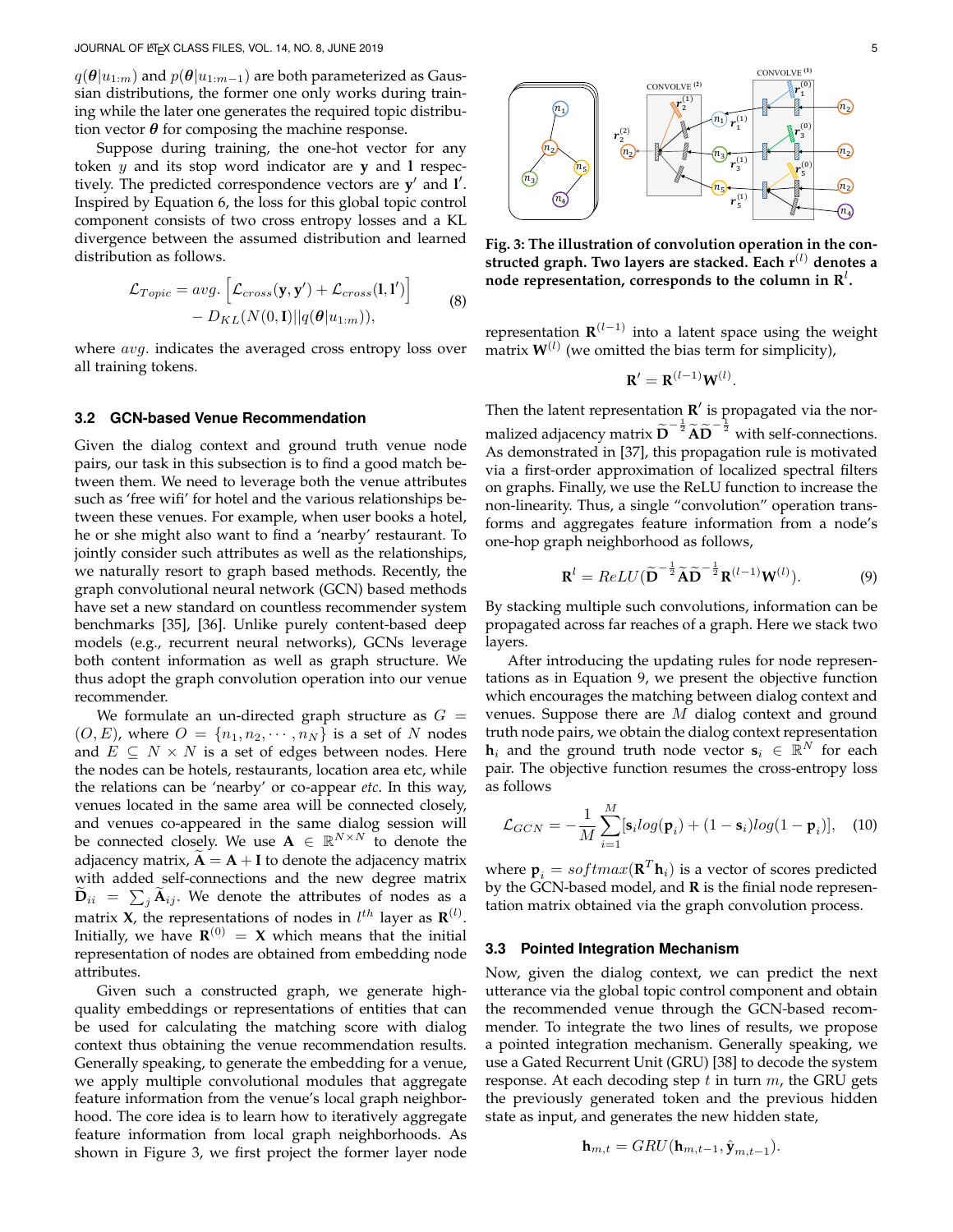Then the hidden state  $h_{m,t}$  is passed to two branches as shown in Figure 2. In one branch, the  $h_{m,t}$  is passed to the global topic control component. Following the generative process introduced in Subsection 3.1.2, the probability of generating the next token is calculated as:

$$
\mathbf{p}_1(\hat{y}_{m,t}) \propto exp(\mathbf{W}^T \mathbf{h}_{m,t} + (1 - l_t) \mathbf{B}^T \boldsymbol{\theta}).
$$
 (11)

In the other branch, the  $h_{m,t}$  is fed to the GCN-based recommender. It helps the recommender rank the venues and output the top ranked venue name.

$$
\mathbf{p}_2(\hat{y}_{m,t}) = softmax(\mathbf{R}^T \mathbf{h}_{m,t}).
$$
\n(12)

#### *3.3.1 Sentinel*

In the final response generation, whether a token is generated from Equation 11 or Equation 12 is decided via a sentinel. As detailed before, we have a set of venue names  $V'$ . At the very beginning, we substitute all the venue names in dataset with the sentinel token \$. Thus the vocabulary for topic control component is  $V$  which consists of all the tokens appearing in our dataset (expect the venue names) plus the \$ token. During the response decoding process, once the sentinel is chosen, the model will generate the token from the GCN-based recommender, which means the model will produce the top-ranked venue name as the generated token. Otherwise, the model chooses a token in  $V$  as the decoded token. Basically, the sentinel token is used as a hard gate to control where the next token is generated from at each time step. In this way, we do not need to separately learn a gating function as in [39]. Also, our model is not constrained by a soft gate mechanism as in [40].

# **3.4 Training Objectives**

As the generation of responses is controlled via the sentinel token \$ as a hard gate, the generation procedure actually works in a two-step way. The substitution of \$ with venue recommendation result is separate from the token generation process. In order to achieve good results, we train the whole model in a sequential way. At the beginning, we train the global topic control component separately on the altered dataset where all venue names are substitute with \$. The training objective of this component is  $\mathcal{L}_{Topic}$  detailed as Equation 8.

Then we change back the dataset and train the GCN component for venue ranking on it. The dialog context is embedded via the trained global topic control model. The training objective is  $\lambda \mathcal{L}_{GCN}$  as detailed in Equation 10.

Finally, we initialize the whole model with the components trained and fine-tune them altogether. The final training objective is as follows,

$$
\mathcal{L} = \mathcal{L}_{Topic} + \lambda \mathcal{L}_{GCN},
$$

where  $\lambda$  is the weight to balance the losses of the two components. In our experiments, we empirically set this hyperparameter to 0.1.

# **4 EXPERIMENTS**

In this section, we systematically evaluate the proposed method, termed as **DCR**, in travel. The experiments are carried out to answer the research questions as follows.

- RQ1: Can the proposed DCR properly respond to users' queries in travel? What are the key reasons behind?
- RQ2: Does the topic control component help the system generate coherent responses? Are the learnt topics reasonable?
- RQ3: Does the GCN-based recommender help the system find appropriate venues? Whether the relationships between venues are important to capture?

In what follows, we will first describe the experimental settings. We then answer the above three research questions.

# **4.1 Experimental Setup**

#### *4.1.1 Dataset*

Arguably the greatest bottleneck for statistical approaches to dialog system development is the collection of appropriate training dataset, and this is especially true for task-oriented dialog systems [41]. Fortunately, [6] contributed a dataset consisting of over 10K conversation sessions in travel domain — MultiWOZ, which is a fully-labeled collection of human-human written conversations. During the collection of this dataset, it simulates natural conversations between a tourist and a clerk from an information center in a touristic city. Various possible dialog scenarios are considered, ranging from requesting basic information about attractions through booking a hotel room or traveling between cities. In total, the presented corpus consists of 7 sub-topics — Attraction, Hospital, Police, Hotel, Restaurant, Taxi, Train. The dialogs cover between 1 and 5 sub-topics per dialog thus greatly varying in length and complexity. This broad range of topics captures the common scenarios where subtasks are naturally connected in travel. For example, a tourist needs to find a hotel, to get the list of attractions and to book a taxi to travel between both places.

In total, there are 10, 438 dialogs collected, where 3, 406 of them focus in single-topic dialogs and 7,032 of them are dialogs consisting of at least 2 up to 5 sub-topics. In the experiment, we follow random split of train, test and development set in the original paper. The test and development sets contain 1k examples each. Generally, around 70% of dialogs have more than 10 turns which shows the complexity of the corpus. The average number of turns are 8.93 and 15.39 for single and multi-domain dialogs respectively with 115, 434 turns in total. The average sentence lengths are 11.75 and 15.12 for users and system response respectively. The responses are also more diverse thus enabling the training of more complex generation models.

#### *4.1.2 Comparing Methods*

To evaluate the effectiveness of the proposed method, we compare it with the following state-of-the-art solutions.

- **HRED** [3]: It predicts the system utterance given the history utterances. The history is modeled with two RNNs in two levels: a sequence of tokens for each utterance and a sequence of utterances. This model works as the basis for our method and other baselines.
- **MultiWOZ** [6]: It frames the dialog as a context to response mapping problem, a seq2seq model is augmented with an oracle belief tracker and a discrete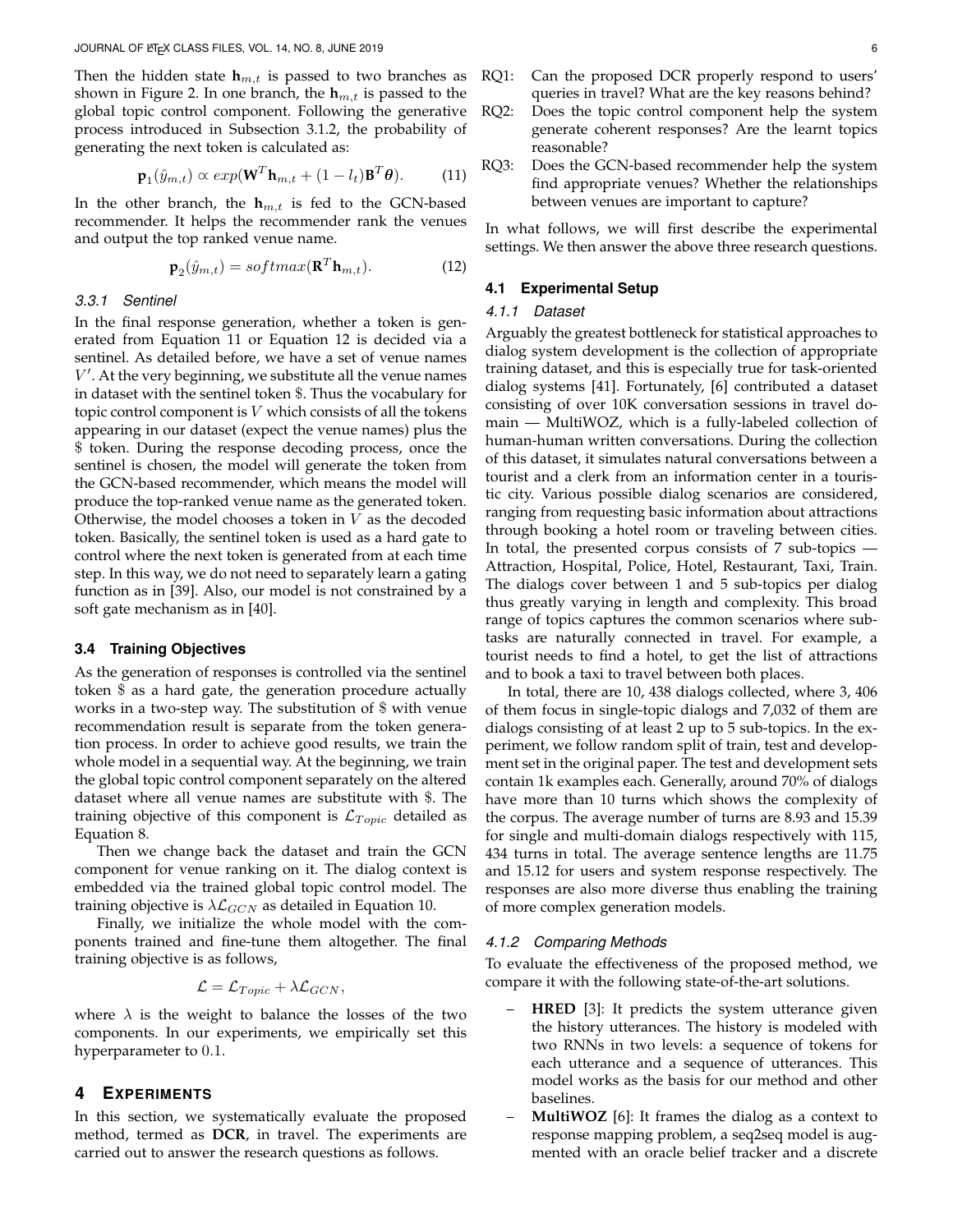database accessing component as additional features to inform the word decisions in the decoder. Note that a seq2seq model is used in the original paper, we extend it to HRED to model multi-turn dialogs.

- **Mem2Seq** [8]: It augments the existing MemNN [7] framework with a sequential generative architecture to produce coherent responses for task-oriented dialog systems. It uses global multi-hop attention mechanisms to copy words directly from dialog history or KBs.
- **TopicRNN** [30]: It incorporates topic information into the seq2seq framework to generate informative and interesting responses for chatbots. We also extend the encoder part to model multi-turn dialogs.
- **ReDial** [9]: It integrates the HRED based conversational model with a denoising auto-encoder based recommender [42] via a switching mechanism. The recommendation part is pre-trained separately and only considers the co-occurrence of items while ignores the dialog context. The recommender part is also compared in ablation study.
- **NCF** [43]: It employs deep learning to model the key factor in collaborative filtering — the interaction between user and item features, and achieves good performance. The inner product is replaced with a neural architecture. We compare this recommender with our GCN-based recommender in the ablation study.

## *4.1.3 Evaluation Protocols*

We evaluate the methods in various evaluation protocols. Due to the difficulty in evaluating conversational agents [44], a human evaluation is usually necessary to assess the performance of the models. Therefore, we perform both corpus-based evaluations and human evaluations. For corpus-based evaluations, we adopt the BLEU score and Entity Accuracy as our evaluation metrics, where:

- **BLEU**: Being commonly used in machine translation evaluations, BLEU score has also been widely used in evaluating dialogs systems [45]. It is based on the idea of modified n-gram precision, where the higher score denotes better performance.
- **Entity Accuracy**: Similar to [8], we average over the entire set of system responses and compare the entities in plain text. The entities in each gold system response are selected by a predefined entity list. This metric evaluates the ability to recommend appropriate items from the provided item set and to capture the semantics of dialogs [45].

For human evaluations, we define a set of subjective scores to evaluate the performance of various methods. We run a user study to assess the overall quality of the responses of our model as compared to the baselines. To do a less biased evaluation, we recruit five participants and present each of them ten generated dialog sessions from our test set. The participants are asked to give Fluency scores and Informativeness scores for the generated system responses. They are also asked to provide the rankings of each method for each dialog session. We allow ties so that multiple methods could be given the same rank for the same

dialog session (e.g., rankings of the form 1, 2, 2, 2, 2 are possible if the one method is clearly the best, but the other four are of equivalent quality).

- **Fluency**: It evaluates how fluent the generated responses are. The score ranges from zero to five, where a larger score indicates the generated response is more fluent.
- **Informativeness**: This score shows whether the generated responses are informative or not, or say whether users' queries get properly answered. It also ranges from zero to five, where a larger score indicates that the evaluator thinks that the generated response is more informative.
- **Ranking**: This metric directly shows how good each method is as compared to the others. It reflects the overall feeling of users regarding the performance of each method.

## *4.1.4 Training Setups*

The proposed model is implemented in PyTorch<sup>1</sup>. We use the provided development set to tune the hyper-parameters, track the training progress and select the best performing model for reporting the results on the test sets. The components of the joint architecture are first trained separately to achieve a relatively good performance. We then combine them together and fine-tune by minimizing the sum of various loss functions as detailed in Section 3.4. We use an embedding size of 300, GRU state size of 100. The embeddings are initialized from pretrained GloVe embeddings [46] and fine-tuned during training. We use two layers of graph convolutional operations. Mini-batch SGD with a batch size of 64 and Adam optimizer [47] with a learning rate of 0.01 is used for training.

We use the Python-based natural language toolkit NLTK to perform tokenization. Entities in dialog sessions are recognized via heuristic rules plus database entries. All counts, time and reference numbers are replaced with the  $\langle$ value\_count $\rangle$ ,  $\langle$ value\_time $\rangle$  and  $\langle$  domain\_reference $\rangle$  tokens respectively. To reduce data sparsity further, all tokens are transformed to lowercase letters. The stop words are chosen using tf-idf [48]. The number of topics  $K$  is set to 20. All tokens that appear less than 5 times in the corpus are replaced with the  $\langle$ UNK $\rangle$  token. We follow the  $\{S, U, S'\}$  utterance "triples" structure as [3] in our experiments, which means we aim to generate the system utterance S' by observing the former 1 turn of system utterance S and user utterance U.

#### **4.2 Performance Comparison**

# *4.2.1 Corpus-based Evaluation*

The result of the corpus-based evaluation is presented in Figure 4 and Figure 5. For each method, the results are obtained based on the best model chosen via the development set. The key observations are as follows.

Overall, the proposed DCR method performs better than all the other baselines in both metrics – BLEU and entity accuracy. For example, regarding BLEU score, we observe a 6.82% of performance improvement as compared to the second best method, TopicRNN. The two methods perform

1. Our code will be made publicly available for reproducibility.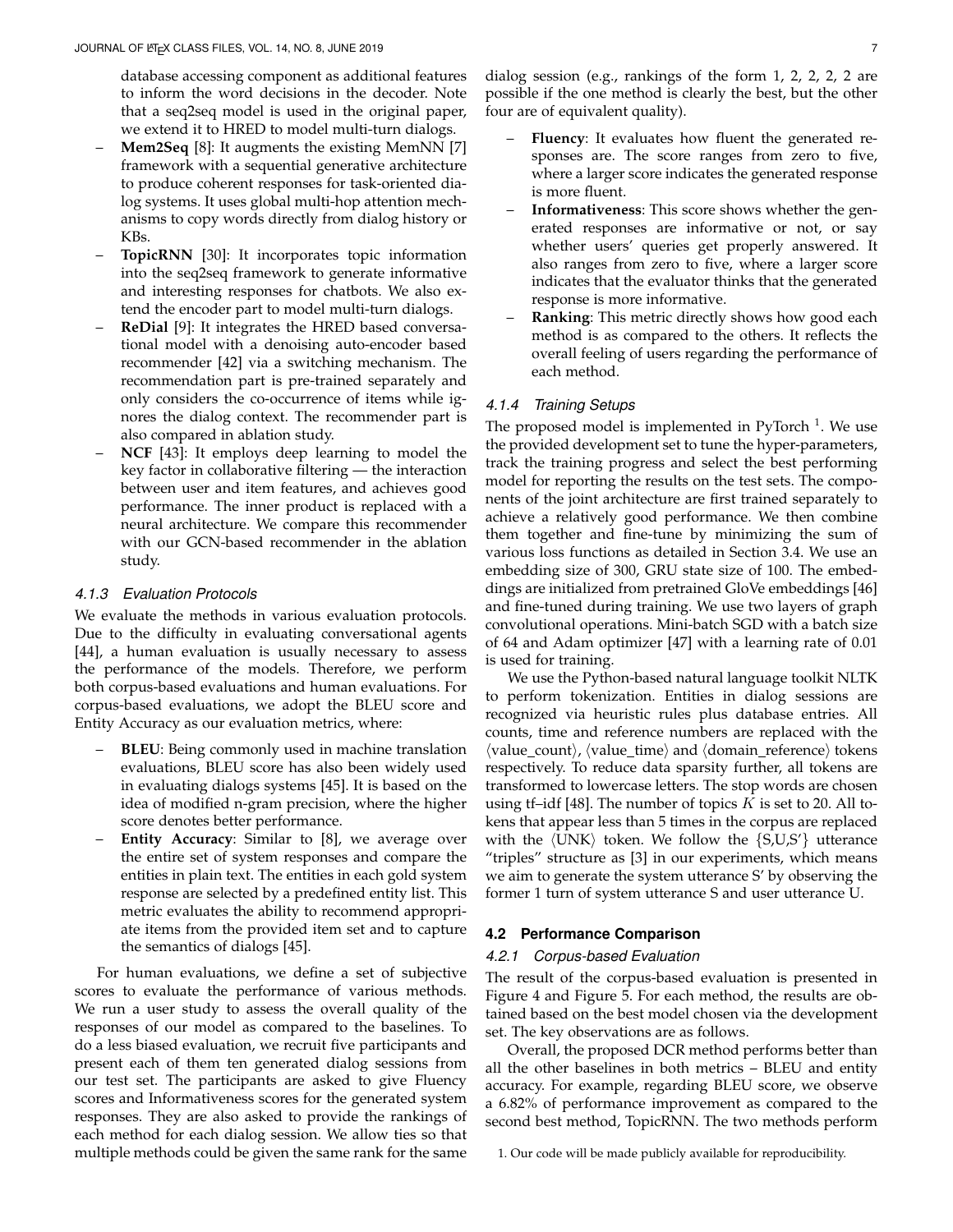better than all the other baselines. In terms of the entity accuracy score, DCR improves the performance of venue recommendation by 17.2% as compared to the second best method, Mem2Seq. The performance improvements of DCR method demonstrate its effectiveness in travel domain conversational recommendation due to the following aspects: a) DCR has a global topic control component which enables the system to adaptively generate within topic responses based on the context topic. The learned topics narrow down the generation of tokens in decoding. b) The graph convolution operation incorporates venue information as well as venue relations in the learned venue representations. It matches the venues with the dialog contexts which is essential for conversational recommendation.



**Fig. 4: The BLEU scores for each method.**

In more detail, we analyse the BLEU score shown in Figure 4 first. It reflects the quality of generated text responses. Generally speaking, all methods manage to achieve some improvements over the basic framework – HRED. For the MultiWoz method, the performance improvement is due to the incorporation of a belief tracker and a discrete database accessing component. However, the improvement is less than that of the Mem2Seq method, because MultiWoz encodes the belief states into anonymous vectors and only the database search count is leveraged. Mem2Seq, on the contrary, generates responses from the dialog history and KB — some tokens or entities are directly copied to form responses. It happens frequently that words appeared in dialog context are re–used by later responses, which is the underlying reason for its good performance. For the method ReDial, since a pointer softmax is leveraged to integrate the text modeling and the recommendation part, its BLEU score might get affected. When it comes to TopicRNN, we observe a performance improvement, which is mainly attributed to the topic mechanism. It helps to generate tokens matching the dialog context topic and narrow down the generation of tokens. In addition to a similar topic control scheme, D-CR manages to achieve superior performance by achieving better entity prediction. are the context topic. The keramel to pictomer is the context of the context of the multipleximate some information as well as vertice increases with the dialog contexts which is content in the dialog context which is exa

Regarding the entity accuracy score presented in Figure 5, we observe that the basic end-to-end framework method, HRED, performs rather badly. It is as expected since the method only treat venue entities as tokens and generate tokens based on the encoded dialog context. The basic information of venue entities and the relationships between them



**Fig. 5: The entity accuracy scores for each method. Note that this is the top-1 accuracy score since only the top ranked venue is leveraged by text response.**

query component is leveraged, it only makes use of the number of obtained results. Therefore, the performance is still relatively low. When it comes to the Mem2Seq method, there is a large performance leap. By observing the corpus, we find that the reason might be due to frequent entity re-use phenomenon in dialogs as we detailed before venue entities appeared in dialog context will likely to reappear in the following responses. For the ReDial method, it manages to achieve better performance than that of its basic framework HRED but the improvement is limited. Although it has a denoising autoencoder based recommender, it is largely affected by the data sparsity problem in the dataset, and the recommendations are only conditioned on the entities mentioned in the context but not directly on the language, e.g. texts like "a cheap restaurant" in dialog context are ignored. For the TopicRNN method, we also observe a rather low performance on entity prediction. The reason behind is similar to that of the HRED method. On the contrary, the proposed DCR method is able to achieve superior performance on finding the appropriate venue entities. This is because the GCN-based recommender jointly considers the venue information, venue relationships and their match to the dialog context.

# *4.2.2 Human Evaluation*

We present the averaged human evaluation results in Table 1 (the Fleiss' kappa value between evaluators is 0.65). It directly reflects human perception of the quality of generated responses. The results show that the proposed DCR achieves the best performance across these various metrics, which indicates that the responses generated by it are more fluent and informative. We show that the performance improvements of DCR over the other methods are significant. For example, in terms of the Fluency score, DCR improves the performance of response generation by 50.0%, 44.5%, 30.3%, 53.5% and 8.8% as compared to the HRED, MultiWoz, Mem2Seq, Redial and TopicRNN methods, respectively. Intuitively, at a certain degree, the BLEU score also reflects how fluent the responses are. In the results, these two metrics indeed show similar pattern of performance improvements. As detailed before, the main reason for the superior performance of DCR might be due to the global topic control mechanism. In travel, dialogs naturally involve multiple sub-tasks, which leads to several topics in the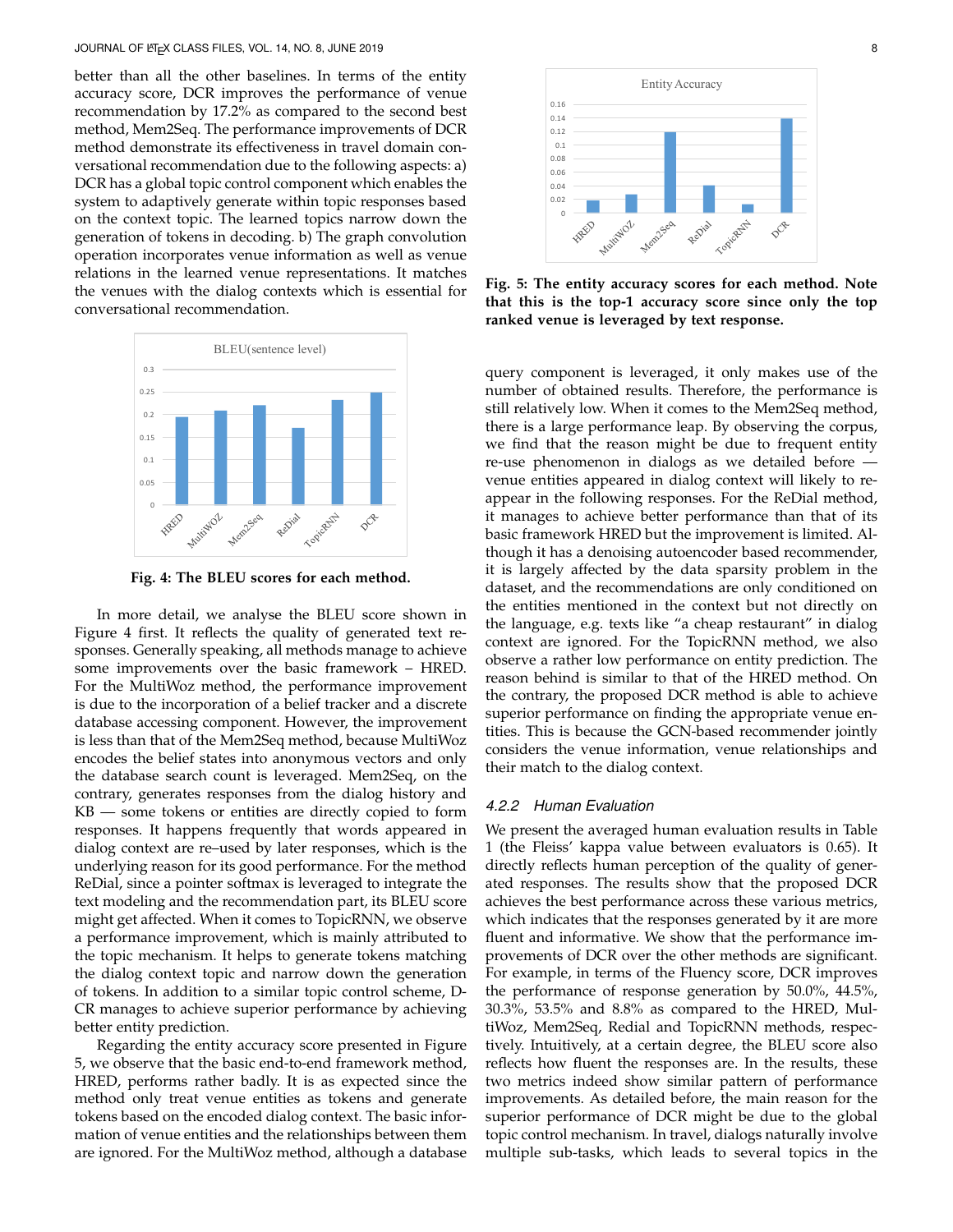dialog flow. The topic control component enables the system to swiftly switch among topics and generate within-topic responses.

| Method      | Fluency | Informativeness | Ranking |
|-------------|---------|-----------------|---------|
| <b>HRED</b> | 2.64    | 2.34            | 3.08    |
| MultiWOZ    | 2.74    | 2.82            | 27      |
| Mem2Seq     | 3.04    | 3.06            | 2.3     |
| ReDial      | 2.58    | 2.62            | 2.8     |
| TopicRNN    | 3.64    | 2.78            | 2.66    |
| <b>DCR</b>  | 3.96    | 3.82            | 1.8     |

**TABLE 1: Human evaluation results for different methods.**

At the same time, the Informativeness score shows whether user queries are properly addressed. It not only includes the evaluation of recommended venues but also the information slots appeared in responses such as *food type*, *hotel price* etc. We observe that the general performance pattern resembles that of the entity accuracy metric. However, the Informativeness score of DCR is much larger than that of Mem2Seq. This might be due to the fact that although the venue entities can re-occur in responses, the value of information slots usually require outside knowledge. In DCR, since it already manages to recommend the venue, the slot values are obtained via the venue information through a simple post-process.

For the final ranking of methods, we find it in general accord with the Fluency and Informativeness score trends. The DCR is ranked as the best method by our evaluators, followed by the Mem2Seq method. It actually points out a future direction to enhance our method. Due to the frequent "re-use" phenomenon in dialogs, the dialog context is important to model. To encode it into vector representation as in HRED is not sufficient, direct incorporation of the tokens as in the Mem2Seq method opens a new auxiliary road.

# **4.3 Analysis on Components**

In this subsection, we explore the performance and contribution of the major components in our design. We first evaluate the global topic control component. We showcase the learned topic words, the stop word indicator prediction results and topic distribution of some example dialogs. Then, we explore the recommendation component. We compare the GCN-based recommender with several state-of-theart recommendation methods and provide the results.

**TABLE 2: Four representative topics from the global topic control component.**

| <b>Restaurant</b> | Hotel         | Attraction | Taxi       |
|-------------------|---------------|------------|------------|
| restaurant        | hamilton      | region     | runs       |
| eastern           | guesthouse    | shopping   | vehicle    |
| cantonese         | convenient    | modern     | departures |
| appeal            | stayed        | fabulous   | campus     |
| vegetarian        | aylesbray     | world      | birmingham |
| menu              | warkworth     | churchhill | arriveby   |
| eritrean          | accommodation | christ     | driving    |
| caribbean         | arrangements  | shopping   | causeway   |

Here we evaluate the performance of the global topic control component. At first, we show whether the learned topic words are coherent. We run the component on our dataset with the total topic number  $K$  set to 20. To give a clear view, we show several representative topic words in Table 2. The first row entries indicate the estimated topics for their corresponding column of topic words, where these topic words are top-ranked ones within each column group. Generally speaking, we observe that words are grouped together and the top-ranked words show certain topic meanings within each group.



**Fig. 6: Analysis of the learned stop word indicators.**

Since stop words largely affect the performance of our global topic control component, we also show the analysis of the stop word indicator l. Some examples are shown in Figure 6. As can be seen, the learned indicators correspond to the human intuition, and help to coordinate the contribution of the global topic part and the local syntactic part while generating responses.

To show whether the global topic control component correctly captures the overall topic distribution of dialog sessions, we plot the topic distribution  $\theta$  of dialogs as shown in Figure 7. Two example dialog session are presented, and both of them are paired with the learned topic distribution. In the first example, the user asks the agent to book a table in a cheap Indian restaurant first, then to recommend an attraction in the center of town. There are two sub-tasks involved during the dialog session. Accordingly, the global topic control component picks up two topics successfully. By observing the top-ranked topic words for each topic indicators, we find that the picked topic 9 refers to *restaurant* while topic 5 refers to *attraction*. It demonstrates the effectiveness of our topic control. Similarly, in the second example, the user first wants to find a hotel and then book the train tickets. There are also two sub-tasks involved in the dialog. Thus, two topics are picked up by the model. We observe that topic 10 corresponds to *hotel* and topic 19 corresponds to *train*.

#### *4.3.2 Venue Recommendation Analysis*

In this subsection, we analysis our GCN-based venue recommendation component in detail. The common user-item interaction situation is abstracted from the dialogs by treating the dialog contexts as representations of users and venue entities as items. This scenario is used in the NCF method. For ReDial, a user-based autoencoder for collaborative filtering (U-Autorec) is leveraged where venue entities appeared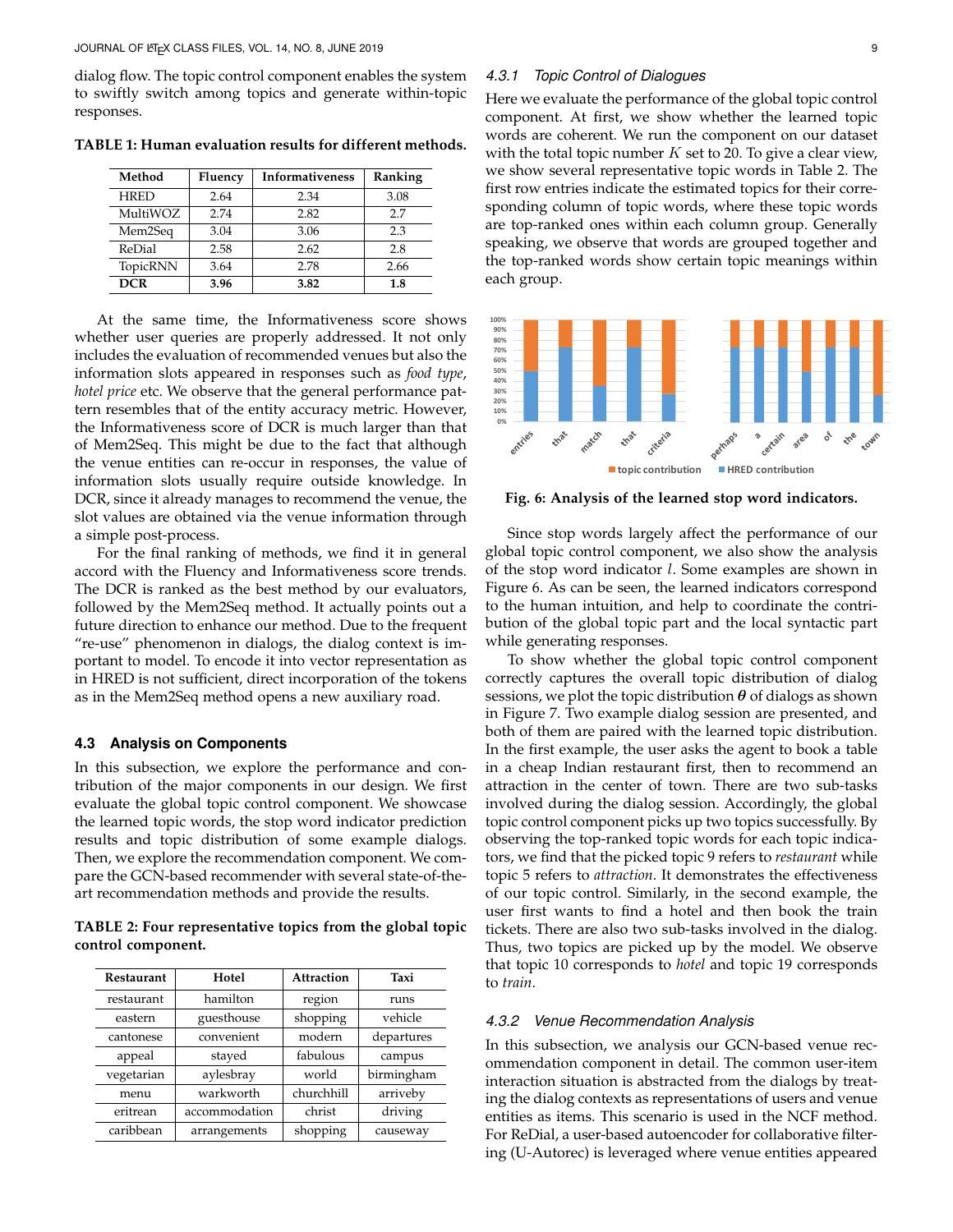#### JOURNAL OF LATEX CLASS FILES, VOL. 14, NO. 8, JUNE 2019 10



# **Fig. 7: Inferred topic distribution of two example dialog sessions. It shows that some of the topics have been picked up depending on the dialog content.**

in the same dialog session are extracted to form the entity vector.

#### **TABLE 3: Performance comparison of recommenders.**

| Methods        | <b>ReDial</b> | <b>NCF</b>     | GCN-based |
|----------------|---------------|----------------|-----------|
| Top-1 Accuracy | 0.1065        | $\perp$ 0.1882 | 0.2420    |

The results are shown in Table 3. Since often only the top item is leveraged in the dialogs, we report the Top-1 accuracy here. It shows that the GCN-based recommender component achieves better performance as compared to ReDial and NCF methods. For the ReDial recommender, it projects the entity appearance vector  $v$  of each dialog session into a smaller vector space, then retrieve a new entity vector  $v'$  with same dimension to minimize the difference between them. It only models the co-occurrence relationship among entities. The entity information and the dialog context information are largely ignored. At the same time, the entity co-occurrence matrix formed via training dialog sessions is rather sparse. These factors together lead to its relatively weak performance. Regarding the NCF method, the dialog contexts are gathered via HRED to form vector representations of users. We adopt a multi-layer perceptron (MLP) to learn the interaction between user and item features. Still, the various relationships between venue entities are not modeled. On the contrary, the GCN-based recommender component in DCR manages to handle all the three evidence sources — the venue information, relations between them and the match to dialog context.

# **5 CONCLUSION**

In order to build an intelligent conversational agent in travel domain, we proposed a deep conversational recommender to answer various user queries. It is equipped with a global topic control component to adaptively generate withintopic responses based on the dialog context topics, which narrows down the generation of tokens in decoding. At the same time, a graph convolutional network based recommender manages to pop venues by modeling the venue information, relations between them and the match to dialog context. Based on the results from the two components, the final response is generated by incorporating them via a pointed integration mechanism. We systematically evaluated the proposed method on a large conversational dataset in travel. Experimental results showed that the proposed DCR method outperformed a wide range of baselines and demonstrated the effectiveness of it in generating fluent and informative responses.

In future, we will continue our work in two directions. First, we will explore the "re-use" phenomenon to further boost the performance of response generation. Second, we will try to leverage extra venue adoption data from travel e-commerce sites to enhance the recommendation performance.

### **ACKNOWLEDGMENTS**

This research is supported by the NExT++ research center, which is supported by the National Research Foundation, Prime Minister's Office, Singapore under its IRC@SG Funding Initiative. We warmly thank all the anonymous reviewers for their time and efforts.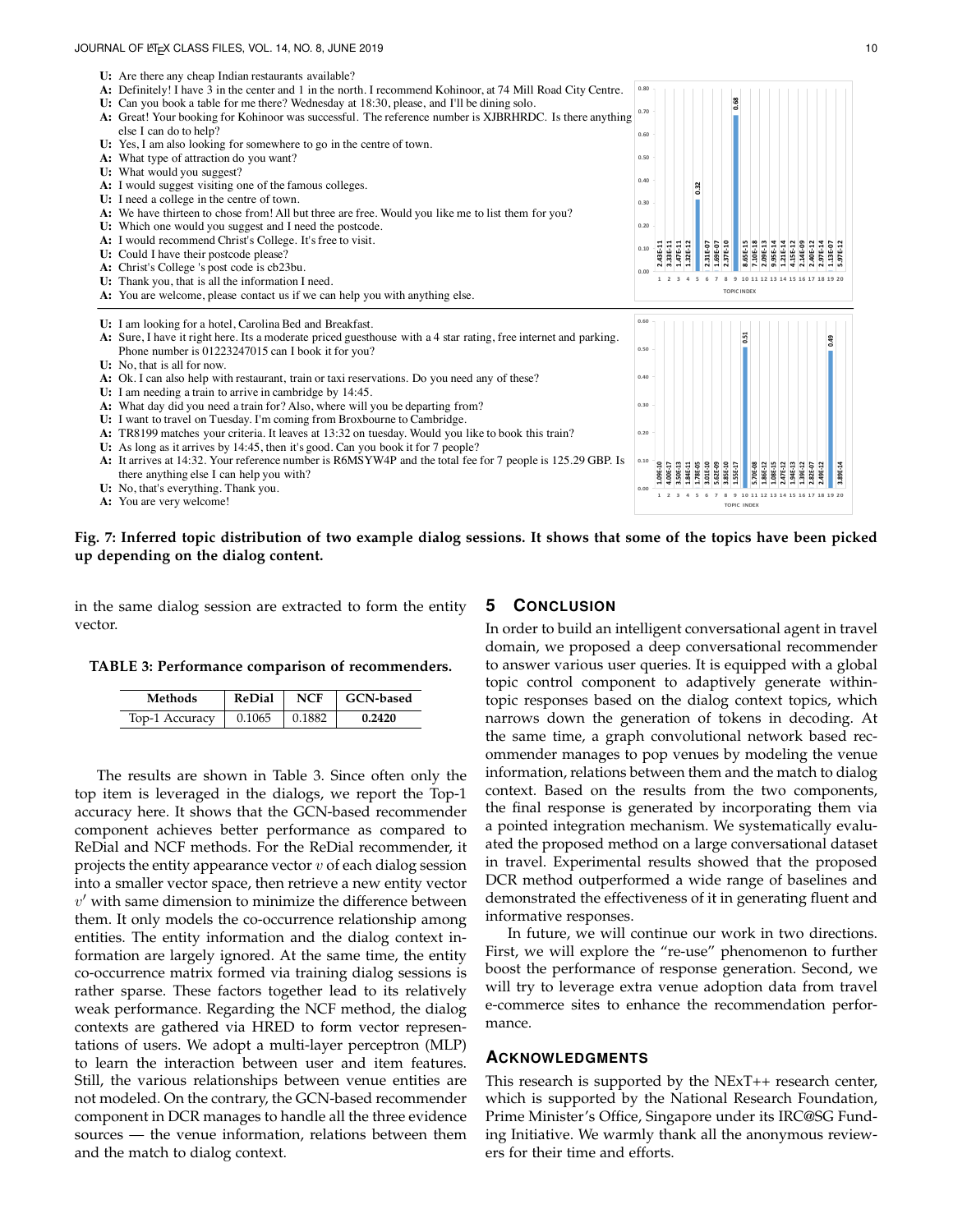#### **REFERENCES**

- [1] O. Vinyals and Q. Le, "A neural conversational model," *arXiv preprint arXiv:1506.05869*, 2015.
- [2] L. Shang, Z. Lu, and H. Li, "Neural responding machine for shorttext conversation," in *Proceedings of the 53rd Annual Meeting of the Association for Computational Linguistics and the 7th International Joint Conference on Natural Language Processing*, 2015, pp. 1577– 1586.
- [3] I. V. Serban, A. Sordoni, Y. Bengio, A. C. Courville, and J. Pineau, "Building end-to-end dialogue systems using generative hierarchical neural network models." in *Thirty AAAI Conference on Artificial Intelligence*, 2016, pp. 3776–3784.
- [4] A. Bordes and J. Weston, "Learning end-to-end goal-oriented dialog," in *The 3nd International Conference on Learning Representations*, 2016, pp. 1–14.
- [5] T. Wen, D. Vandyke, N. Mrkšíc, M. Gašíc, L. Rojas-Barahona, P. Su, S. Ultes, and S. Young, "A network-based end-to-end trainable task-oriented dialogue system," in *15th Conference of the European Chapter of the Association for Computational Linguistics*, 2017, pp. 438–449.
- [6] P. Budzianowski, T.-H. Wen, B.-H. Tseng, I. Casanueva, S. Ultes, O. Ramadan, and M. Gasic, "Multiwoz - a large-scale multidomain wizard-of-oz dataset for task-oriented dialogue modelling," in *Proceedings of the 2018 Conference on Empirical Methods in Natural Language Processing*, 2018, pp. 5016–5026.
- [7] S. Sukhbaatar, J. Weston, R. Fergus *et al.*, "End-to-end memory networks," in *Advances in neural information processing systems*, 2015, pp. 2440–2448.
- [8] A. Madotto, C.-S. Wu, and P. Fung, "Mem2seq: Effectively incorporating knowledge bases into end-to-end task-oriented dialog systems," in *Proceedings of the 56th Annual Meeting of the Association for Computational Linguistics*, 2018, pp. 1468–1478.
- R. Li, S. E. Kahou, H. Schulz, V. Michalski, L. Charlin, and C. Pal, "Towards deep conversational recommendations," in *Advances in Neural Information Processing Systems*, 2018, pp. 9748–9758.
- [10] Y. Sun and Y. Zhang, "Conversational recommender system," in *The 41st International ACM SIGIR Conference on Research & Development in Information Retrieval*, 2018, pp. 235–244.
- [11] D. M. Blei, A. Y. Ng, and M. I. Jordan, "Latent dirichlet allocation," *Journal of machine Learning research*, pp. 993–1022, 2003.
- [12] J. D. Williams and S. Young, "Partially observable markov decision processes for spoken dialog systems," *Computer Speech & Language*, pp. 393–422, 2007.
- [13] C. Hori, K. Ohtake, T. Misu, H. Kashioka, and S. Nakamura, "Statistical dialog management applied to wfst-based dialog systems," in *Acoustics, Speech and Signal Processing, 2009. ICASSP 2009. IEEE International Conference on*, 2009, pp. 4793–4796.
- [14] S. Young, M. Gašić, B. Thomson, and J. D. Williams, "Pomdpbased statistical spoken dialog systems: A review," *Proceedings of the IEEE*, pp. 1160–1179, 2013.
- [15] S. Seneff and J. Polifroni, "Dialogue management in the mercury flight reservation system," in *Proceedings of the 2000 ANLP/NAACL Workshop on Conversational systems*, 2000, pp. 11–16.
- [16] A. Raux, B. Langner, D. Bohus, A. W. Black, and M. Eskenazi, "Let's go public! taking a spoken dialog system to the real world, in *Ninth European Conference on Speech Communication and Technology*, 2005.
- [17] T. Zhao, A. Lu, K. Lee, and M. Eskenazi, "Generative encoderdecoder models for task-oriented spoken dialog systems with chatting capability," in *Proceedings of the 18th Annual SIGdial Meeting on Discourse and Dialogue*, 2017, pp. 27–36.
- [18] T.-H. Wen, Y. Miao, P. Blunsom, and S. Young, "Latent intention dialogue models," in *International Conference on Machine Learning*, 2017, pp. 3732–3741.
- [19] C. Matuszek, J. Cabral, M. J. Witbrock, and J. DeOliveira, "An introduction to the syntax and content of cyc." in *AAAI Spring Symposium: Formalizing and Compiling Background Knowledge and Its Applications to Knowledge Representation and Question Answering*, 2006, pp. 44–49.
- [20] A. Miller, A. Fisch, J. Dodge, A.-H. Karimi, A. Bordes, and J. Weston, "Key-value memory networks for directly reading documents," in *Proceedings of the 2016 Conference on Empirical Methods in Natural Language Processing*, 2016, pp. 1400–1409.
- [21] M. Ghazvininejad, C. Brockett, M.-W. Chang, B. Dolan, J. Gao, W.-t. Yih, and M. Galley, "A knowledge-grounded neural conversation model," in *Thirty-Second AAAI Conference on Artificial Intelligence*, 2018, pp. 5110–5117.
- [22] D. Wang, N. Jojic, C. Brockett, and E. Nyberg, "Steering output style and topic in neural response generation," in *Proceedings of the 2017 Conference on Empirical Methods in Natural Language Processing*, 2017, pp. 2140–2150.
- [23] C. Xing, W. Wu, Y. Wu, J. Liu, Y. Huang, M. Zhou, and W.-Y. Ma, "Topic augmented neural response generation with a joint attention mechanism. arxiv preprint," *arXiv preprint arXiv:1606.08340*, 2016.
- [24] C. A. Thompson, M. H. Goker, and P. Langley, "A personalized system for conversational recommendations," *Journal of Artificial Intelligence Research*, pp. 393–428, 2004.
- [25] C. Greco, A. Suglia, P. Basile, and G. Semeraro, "Converse-etimpera: Exploiting deep learning and hierarchical reinforcement learning for conversational recommender systems," in *Conference of the Italian Association for Artificial Intelligence*, 2017, pp. 372–386.
- [26] K. Christakopoulou, F. Radlinski, and K. Hofmann, "Towards conversational recommender systems," in *Proceedings of the 22nd ACM SIGKDD International Conference on Knowledge Discovery and Data Mining*, 2016, pp. 815–824.
- [27] B. Dhingra, L. Li, X. Li, J. Gao, Y.-N. Chen, F. Ahmed, and L. Deng, "Towards end-to-end reinforcement learning of dialogue agents for information access," in *Proceedings of the 55th Annual Meeting of the Association for Computational Linguistics*, 2017, pp. 484–495.
- [28] X. Li, Y.-N. Chen, L. Li, J. Gao, and A. Celikyilmaz, "End-to-end task-completion neural dialogue systems," in *Proceedings of the Eighth International Joint Conference on Natural Language Processing*, 2017, pp. 733–743.
- [29] Y. Bengio, P. Simard, and P. Frasconi, "Learning long-term dependencies with gradient descent is difficult," *IEEE transactions on neural networks*, pp. 157–166, 1994.
- [30] A. B. Dieng, C. Wang, J. Gao, and J. Paisley, "Topicrnn: A recurrent neural network with long-range semantic dependency," *arXiv preprint arXiv:1611.01702*, 2016.
- [31] M. I. Jordan, Z. Ghahramani, T. S. Jaakkola, and L. K. Saul, "An introduction to variational methods for graphical models," *Machine learning*, pp. 183–233, 1999.
- [32] A. Mnih and K. Gregor, "Neural variational inference and learning in belief networks," in *International Conference on Machine Learning*, 2014, pp. 1791–1799.
- [33] Y. Miao, L. Yu, and P. Blunsom, "Neural variational inference for text processing," in *International Conference on Machine Learning*, 2016, pp. 1727–1736.
- [34] D. P. Kingma and M. Welling, "Auto-encoding variational bayes," in *The 2nd International Conference on Learning Representations*, 2013, pp. 1–14.
- [35] R. Ying, R. He, K. Chen, P. Eksombatchai, W. L. Hamilton, and J. Leskovec, "Graph convolutional neural networks for web-scale recommender systems," in *Proceedings of the 24th ACM SIGKDD International Conference on Knowledge Discovery and Data Mining*, 2018, pp. 974–983.
- [36] W. L. Hamilton, R. Ying, and J. Leskovec, "Representation learning on graphs: Methods and applications," *arXiv preprint arXiv:1709.05584*, 2017.
- [37] T. N. Kipf and M. Welling, "Semi-supervised classification with graph convolutional networks," in *International Conference on Learning Representations*, 2016, pp. 1–14.
- [38] J. Chung, C. Gulcehre, K. Cho, and Y. Bengio, "Empirical evaluation of gated recurrent neural networks on sequence modeling," in *NIPS 2014 Workshop on Deep Learning*, 2014.
- [39] C. Gulcehre, S. Ahn, R. Nallapati, B. Zhou, and Y. Bengio, "Pointing the unknown words," in *Proceedings of the 54th Annual Meeting of the Association for Computational Linguistics*, 2016, pp. 140–149.
- [40] A. See, P. J. Liu, and C. D. Manning, "Get to the point: Summarization with pointer-generator networks," in *Proceedings of the 55th Annual Meeting of the Association for Computational Linguistics*, 2017, pp. 1073–1083.
- [41] L. Liao, Y. Ma, X. He, R. Hong, and T.-s. Chua, "Knowledgeaware multimodal dialogue systems," in *2018 ACM Multimedia Conference on Multimedia Conference*, 2018, pp. 801–809.
- [42] S. Sedhain, A. K. Menon, S. Sanner, and L. Xie, "Autorec: Autoencoders meet collaborative filtering," in *Proceedings of the 24th International Conference on World Wide Web*, 2015, pp. 111–112.
- [43] X. He, L. Liao, H. Zhang, L. Nie, X. Hu, and T.-S. Chua, "Neural collaborative filtering," in *Proceedings of the 26th International Conference on World Wide Web*, 2017, pp. 173–182.
- [44] C.-W. Liu, R. Lowe, I. V. Serban, M. Noseworthy, L. Charlin, and J. Pineau, "How not to evaluate your dialogue system: An